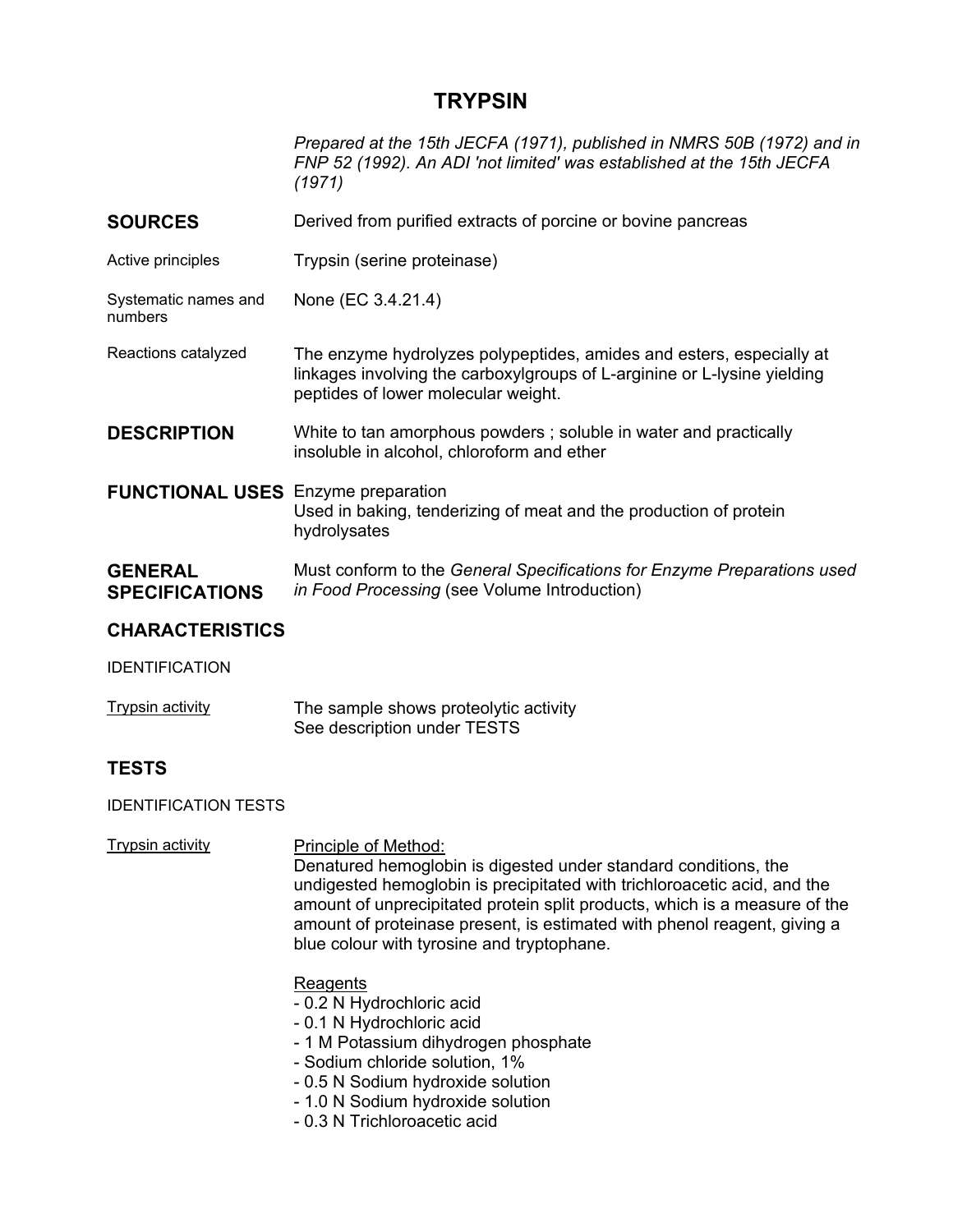- Urea

- Beef blood, whipped
- Formaldehyde, 0.15%
- Merthiolate (Lilly)

- Phenol reagent: to the phenol reagent prepared according to Folin and Ciocalteau (Folin, O. and V., Ciocalteau, J. Biol. Chem., 73, 627, (1927) twice its volume of water is added)

- Tyrosine

#### Procedure

# The Preparation of Hemoglobin

Whipped beef blood is centrifuged 20-30 min. The serum and the white corpuscles which form a thin layer on top of the red corpuscles are siphoned off and the red corpuscles are then mixed with an equal volume of cold 1% sodium chloride solution and after centrifugation the supernatant solution is siphoned off again and the corpuscles are either stored frozen or dialyzed immediately and then stored frozen. The corpuscles are largely freed of colour producing substances not precipitable by trichloroacetic acid by dialysis in Du Pont cellophane tubing of 3/4 in diameter. Cellophane deteriorates on standing, especially the outer layer of the coil which is most exposed to the air. It is necessary to test the tubing for leaks. One end of the tubing is wetted with water and a knot is tied in the end of the tubing. The tube is then filled with water and the open end is twisted and folded over. While the folded part is pressed closed with one hand the tubing is squeezed with the other. The squeezing, in addition to showing up leaks, stretches the tubing and thus excessive stretching and dilution during dialysis are avoided. If the tubing is satisfactory the water is poured out, a marble is put in, the tube is filled with the washed corpuscles and the end of the tubing is closed with a knot in the cellophane itself. The tubes are placed in a tall vessel. Cold tap water is run into the lower part of the vessel at a rate sufficient to cause stirring. Occasionally the tubes are inverted and the hemoglobin solution is thus stirred by the marbles.

After 24 h dialysis the hemoglobin solutions from all the cellophane tubes are mixed and the mixed solution is stored frozen in small aluminium containers or cardboard ice cream containers. It is easily possible to prepare enough dialyzed hemoglobin at one time for thousands of proteinase estimations.

To estimate the concentration of protein in the dialyzed corpuscles a 3-5 g sample is weighed out in a porcelain evaporating dish, dried overnight at 105°, and the dry weight recorded. The number of grams of protein per cubic cm of sample is:

 $\frac{W_p}{(W_s - W_p) + 0.73 \times W_p}$ where  $W_p$  = weight of dried protein  $W_s$  = weight of sample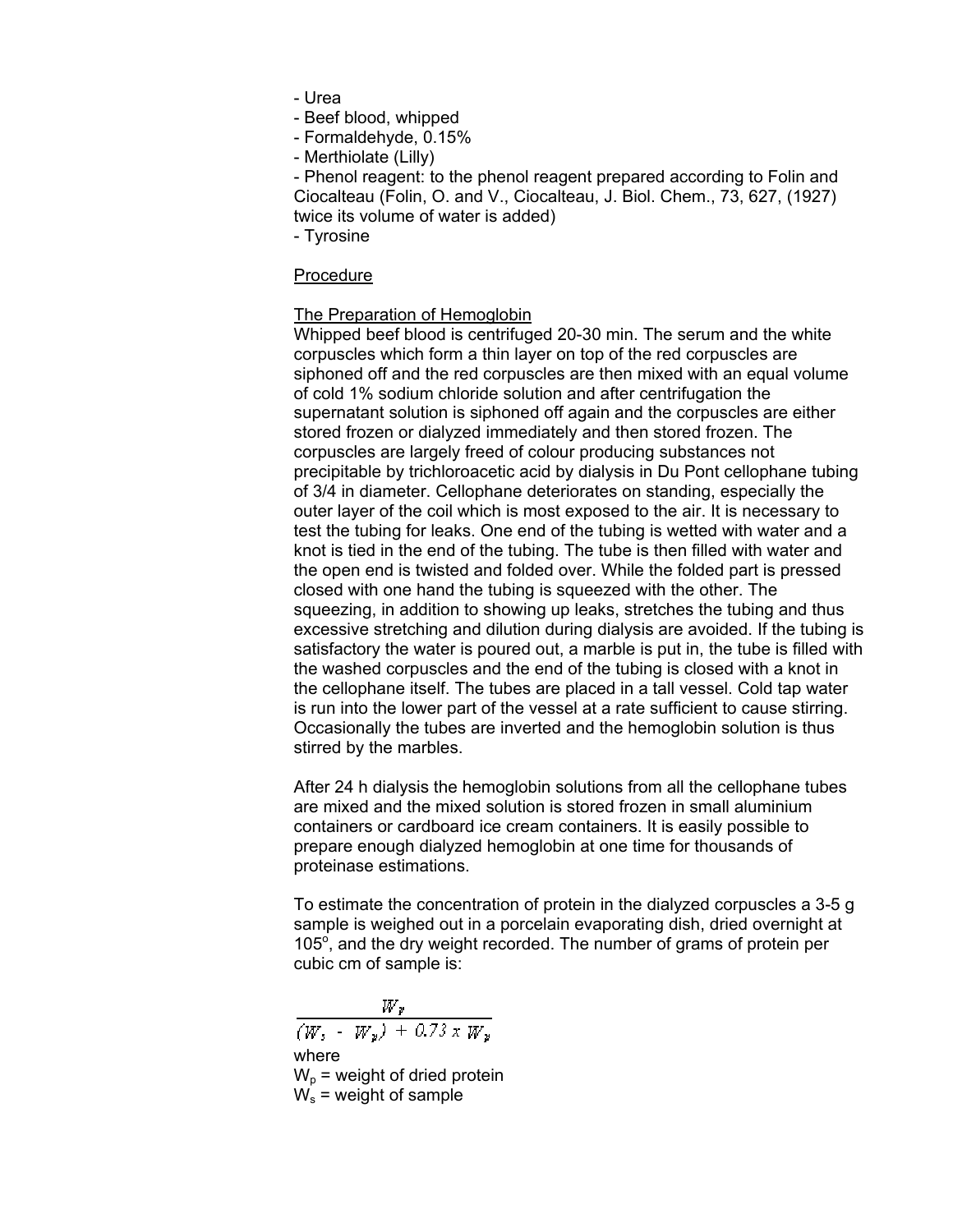When it is not convenient to store the dialyzed hemoglobin frozen it can be stored at room temperature as a dry powder. If the hemoglobin solution is frozen while the drying takes place the hemoglobin remains soluble. Bacto-hemoglobin of the Difco brand can be used for rough work when the blank is not of importance. It consists of dried washed corpuscles. The other commercial hemoglobin, are prepared from unwashed corpuscles or from whole blood. Some of them give results very different from those obtained with the hemoglobin whose preparation has just been described. Cassin and edestin or egg albumin can be used instead of hemoglobin. Gelatin cannot be used since it is not precipitated by trichloracetic acid.

#### Phenol Reagent

To the phenol reagent prepared according to Folin and Ciocalteau (1927) twice its volume of water is added. Whenever the phenol reagent is referred to this diluted reagent is meant.

# The Estimation of Trypsin

## (Hemoglobin Substrate)

A solution is made up containing 8 ml of 1 N sodium hydroxide, 72 ml water, 36 g urea, and 10 ml of 22% hemoglobin (22 g hemoglobin per 100 ml solution). This alkaline solution is kept at  $25^{\circ}$  for 30-60 min to denature the hemoglobin and is then mixed with a solution containing 10 ml of 1 M potassium dihydrogen phosphate and 4 g of urea. The final pH is 7.5. 1 mg merthiolate (Lilly) is added to each 50 ml of hemoglobin solution as a preservative. The hemoglobin solution is stored at  $5^\circ$  and is stable for weeks.

Smaller or larger quantities of substrate solution can, of course, be made up so long as the components are added in the manner and the proportions given.

Four ml of 2.5% hemoglobin solution is added with an automatic pipette to a 175 x 20 mm test tube. Then 1 ml of 0.3 N hydrochloric acid is added from an automatic pipette. The final pH is 1.6. The acid substrate solution is stored at  $5^{\circ}$  and used within a day or two since in some cases the blank increases with time. If the substrate solution is kept for more than an hour before being used, the test tube should be stoppered.

### Digestion and Colour Development

Digestion is carried out at 25°. A convenient holder for the tubes is a piece of wood or bakelite with holes slightly larger than the diameter of the tubes. The tubes float upright in the bath. Enzyme and substrate are brought to the digestion temperature before digestion is begun.

1 ml of enzyme solution is added to 5 ml of substrate solution and the two solutions are mixed by whirling the tube. After 10 min, 10 ml of 0.3 N trichloroacetic acid (estimated by titration) is added, the tube is shaken vigorously, and the suspension is filtered after 30 min.

A filter paper such as Whatman No. 3 which does not absorb split products must be used. The colour value of the split products should be the same whether the protein precipitated by trichloroacetic acid is removed by filtration on centrifugation.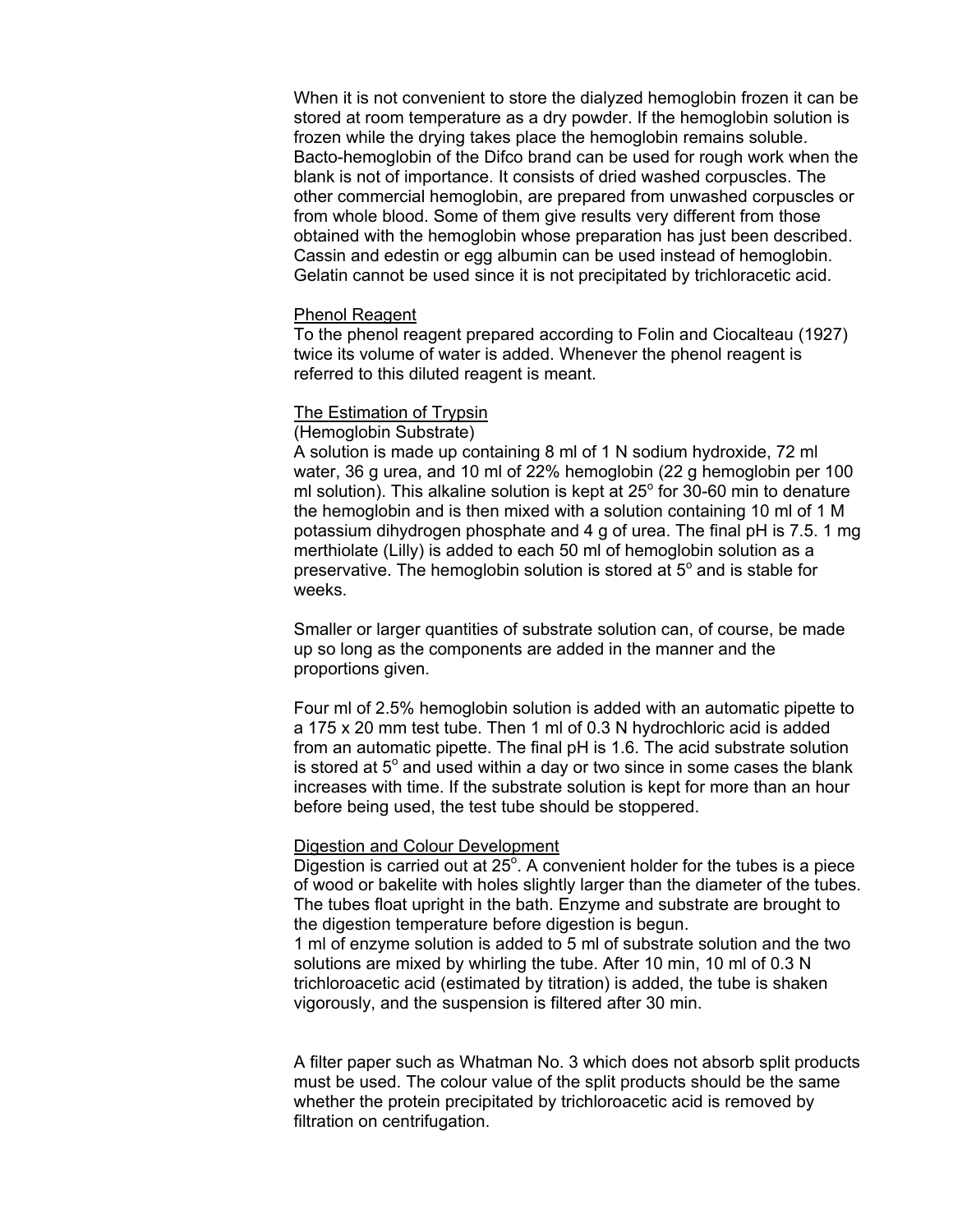To 5 ml of the digestion filtrate in a 50 ml Erlenmeyer flask are added 10 ml of 0.5 N sodium hydroxide and 3 ml of the phenol reagent. The solution is whirled during the addition of phenol reagent. Since the colour formed depends somewhat on the rate at which the phenol reagent is added this rate is standardized by adding the reagent as rapidly as is possible and still have the reagent come out of the burette as drops. The colour is read against the standard after 2-10 min.

### The Standard

The standard tyrosine solution contains 0.0008 meq of tyrosine (0.112 mg tyrosine nitrogen) in 5 ml 0.2 N hydrochloric acid, with 0.5% formaldehyde as a preservative. The concentration of tyrosine is determined by the Kjeldahl method. Five min are allowed for the colour development after the addition of 10 ml of 0.5N sodium hydroxide and 3 ml of the phenol reagent in the manner already described.

In practice a blue glass is used as a standard instead of the blue solution obtained from 0.0008 meq tyrosine. To avoid the necessity of finding a blue glass which exactly matches the colour of the tyrosine-phenol reagent solution a No. 241 Corning glass filter is placed in or above the eye piece of the colorimeter. In the fairly monochromatic red light transmitted by this filter different blues look alike. The blue glass standard is calibrated with the tyrosine standard and this calibration is frequently checked.

# Blank

10 ml of 0.3 N trichloroacetic acid is mixed with 5 ml of hemoglobin solution, 1 ml of enzyme solution is added, the tube is again shaken, and the suspension is filtered after 30 min. When a purified enzyme solution is used for digestion the blank is not increased by the enzyme solution and 10 ml of 0.3 N trichloroacetic acid is added to a mixture of 5 ml hemoglobin solution and 1 ml water. 1 ml of tyrosine solution containing 0.0008 meq of tyrosine dissolved in 0.1 N hydrochloric acid containing 0.5% formaldehyde is added to 5 ml of the blank trichloroacetic acid filtrate. The colour is then developed by the addition of 10 ml sodium hydroxide and 3 ml phenol reagent and read after 5 min against the standard.

### Calculations

Colour value of 5 ml digestion filtrate in meq tyrosine =

$$
\frac{CR_s}{CR_{\text{AF}}} \times 0.0008
$$

where  $CR_s =$  colorimeter reading for standard  $CR<sub>df</sub>$  = colorimeter reading for digestion filtrate

Colour value of 5 ml blank filtrate =

$$
\frac{CR_{s}}{CR_{\delta f+tpr}} \times 0.0008 \times 19 - 0.0008
$$